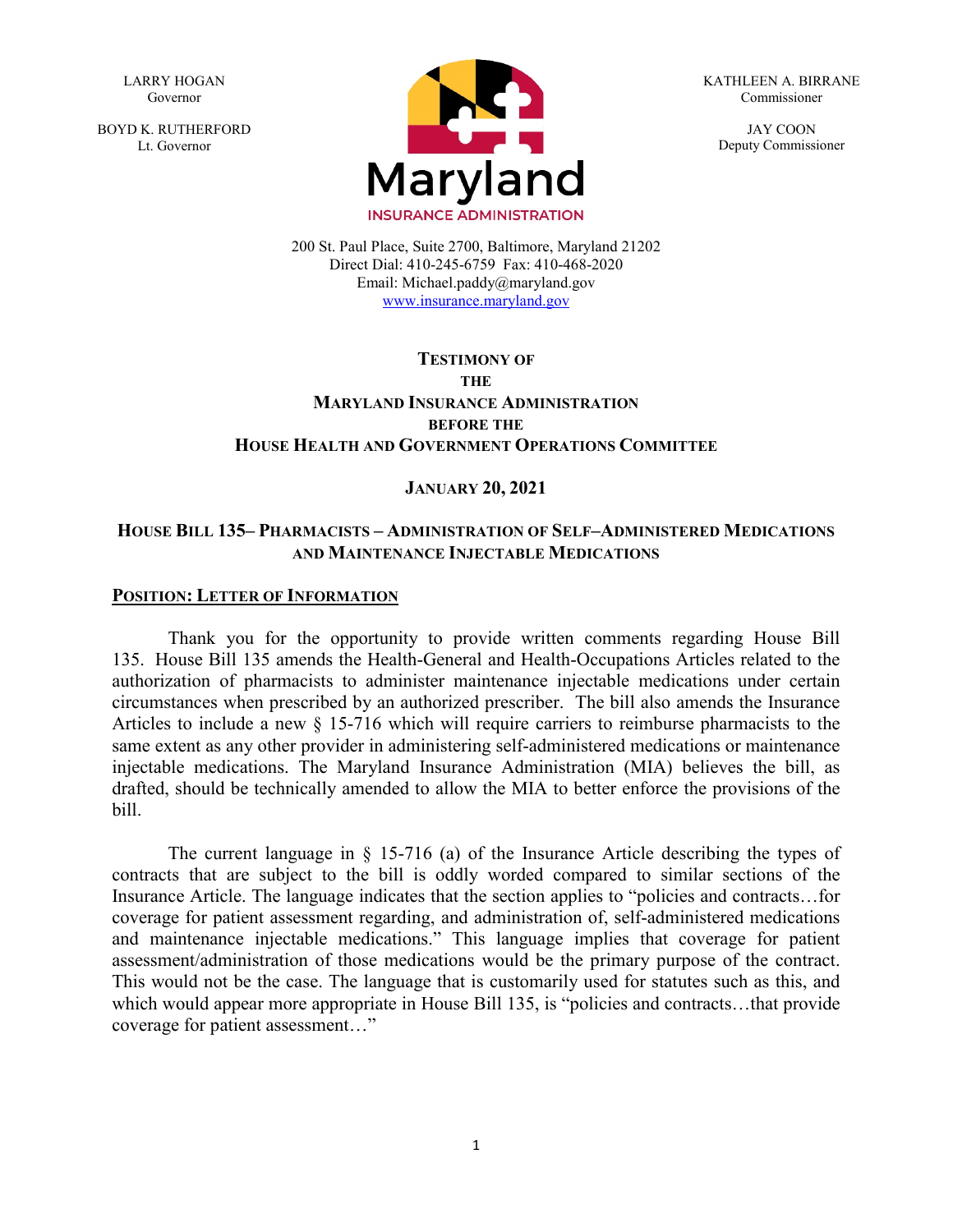The bill language in §15-716 (a) of the Insurance Article states "coverage for patient assessment regarding… self-administered medications and maintenance injectable medications" but the next subsection (b) only lists coverage of services rendered in "administering" those medications. The MIA believes the language should be consistent between both sections. The language in (b) should be amended to conform to (a), stating that the coverage would be for "patient assessment regarding, and administering self-administered medications or maintenance injectable medications."

While the MIA does not have a policy position on House Bill 135, the bill should be technically amended to allow the MIA to better enforce the provisions of the House Bill 135.